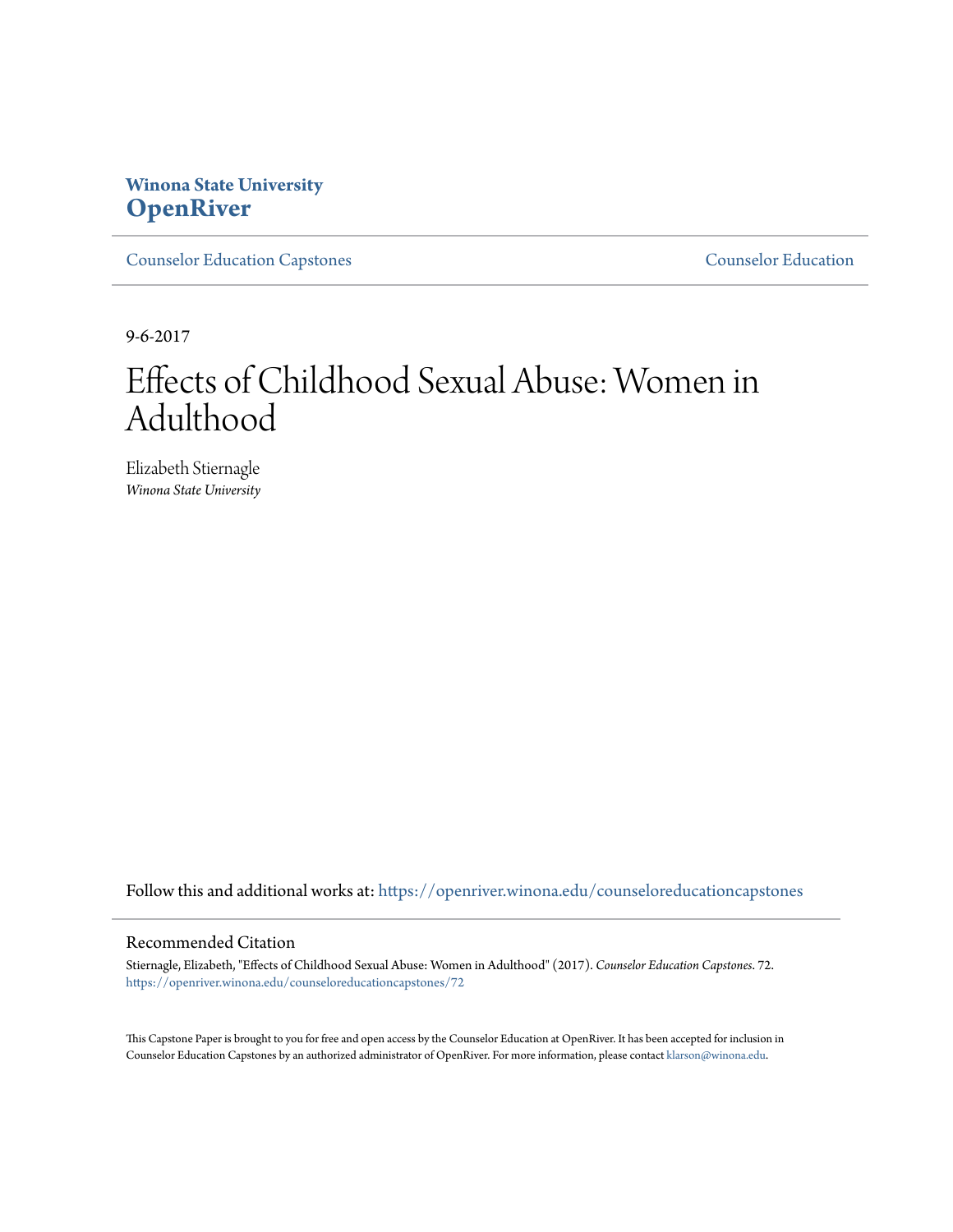Effects of Childhood Sexual Abuse: Women in Adulthood

Elizabeth Stiernagle A Capstone Project submitted in partial fulfillment of the Requirements for the Master of Science Degree in Counselor Education at Winona State University

Fall 2017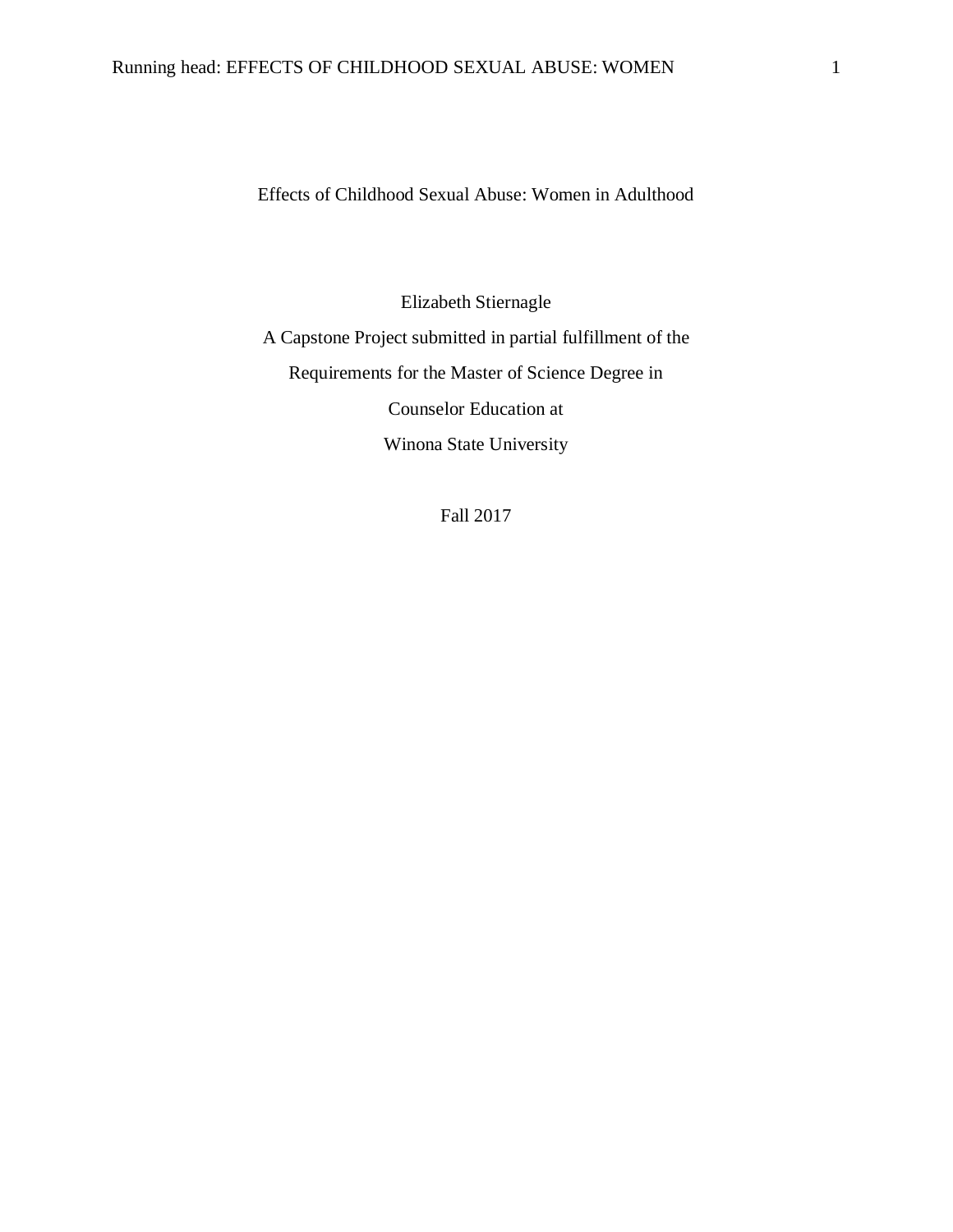Winona State University

College of Education

Counselor Education Department

CERTIFICATE OF APPROVAL

# CAPSTONE PROJECT

\_\_\_\_\_\_\_\_\_\_\_\_\_\_\_\_\_\_\_

\_\_\_\_\_\_\_\_\_\_\_\_\_\_\_\_\_\_\_\_\_\_\_\_\_\_

# EFFECTS OF CHILDHOOD SEXUAL ABUSE: WOMEN IN ADULTHOOD

This is to certify that the Capstone Project of

# ELIZABETH STIERNAGLE

Has been approved by the faculty advisor and the CE 695 – Capstone Project

Course Instructor in partial fulfillment of the requirements for the

Master of Science Degree in

Counselor Education

Capstone Project Supervisor: Dr. Dawnette Cigrand Name

Approval Date: September 6<sup>th</sup>, 2017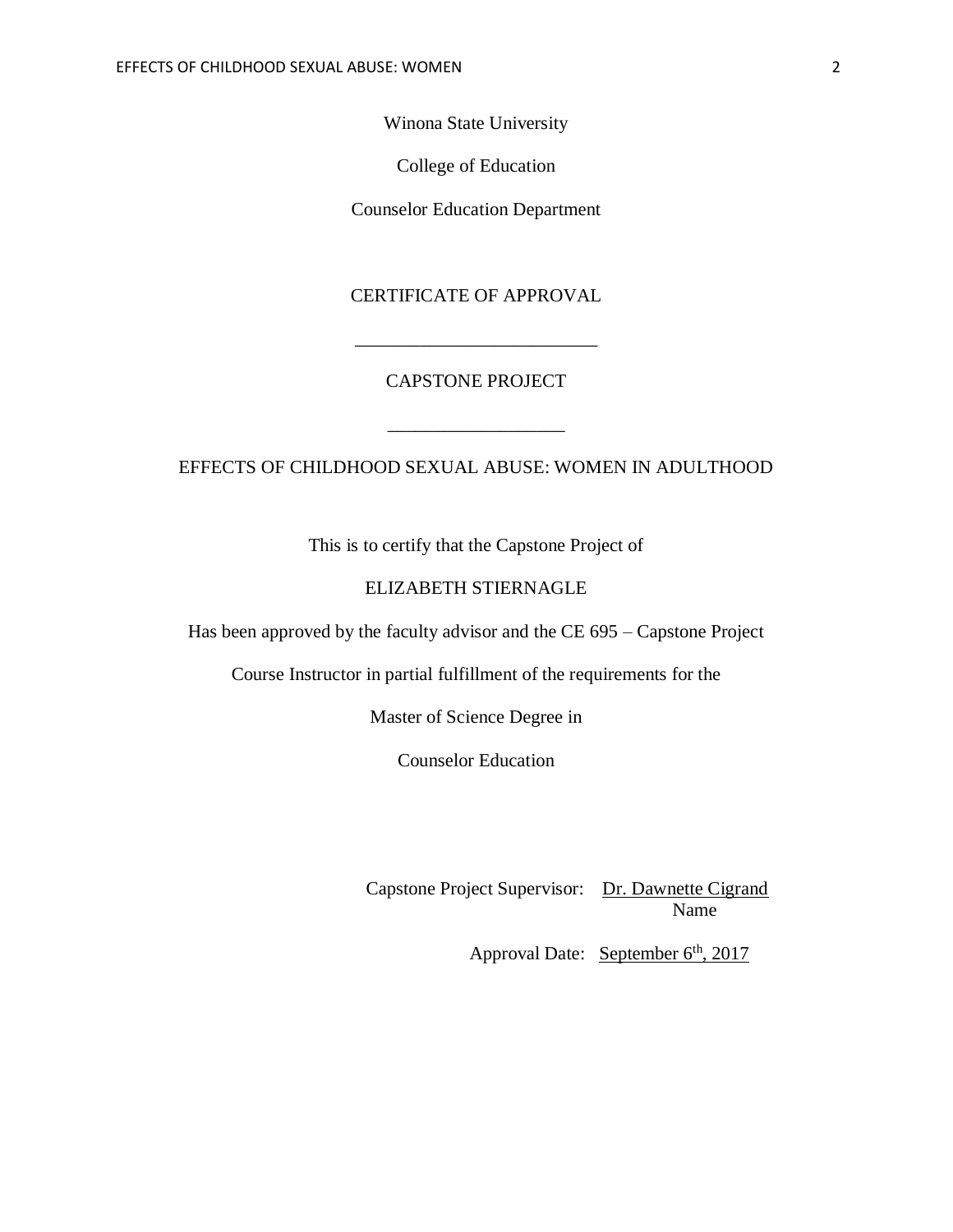## **Abstract**

Extensive research has been conducted exploring the effects of childhood sexual abuse and the impact it has on women in adulthood. The purpose of this paper is to examine the effects of childhood sexual abuse on women in adulthood in the intimacy versus isolation stage of Erik Erikson's theory of psychosocial development. Specifically, this paper will examine the effects on interpersonal relationships, mental health, and resilience.

*Keywords:* childhood, sexual abuse, women, impact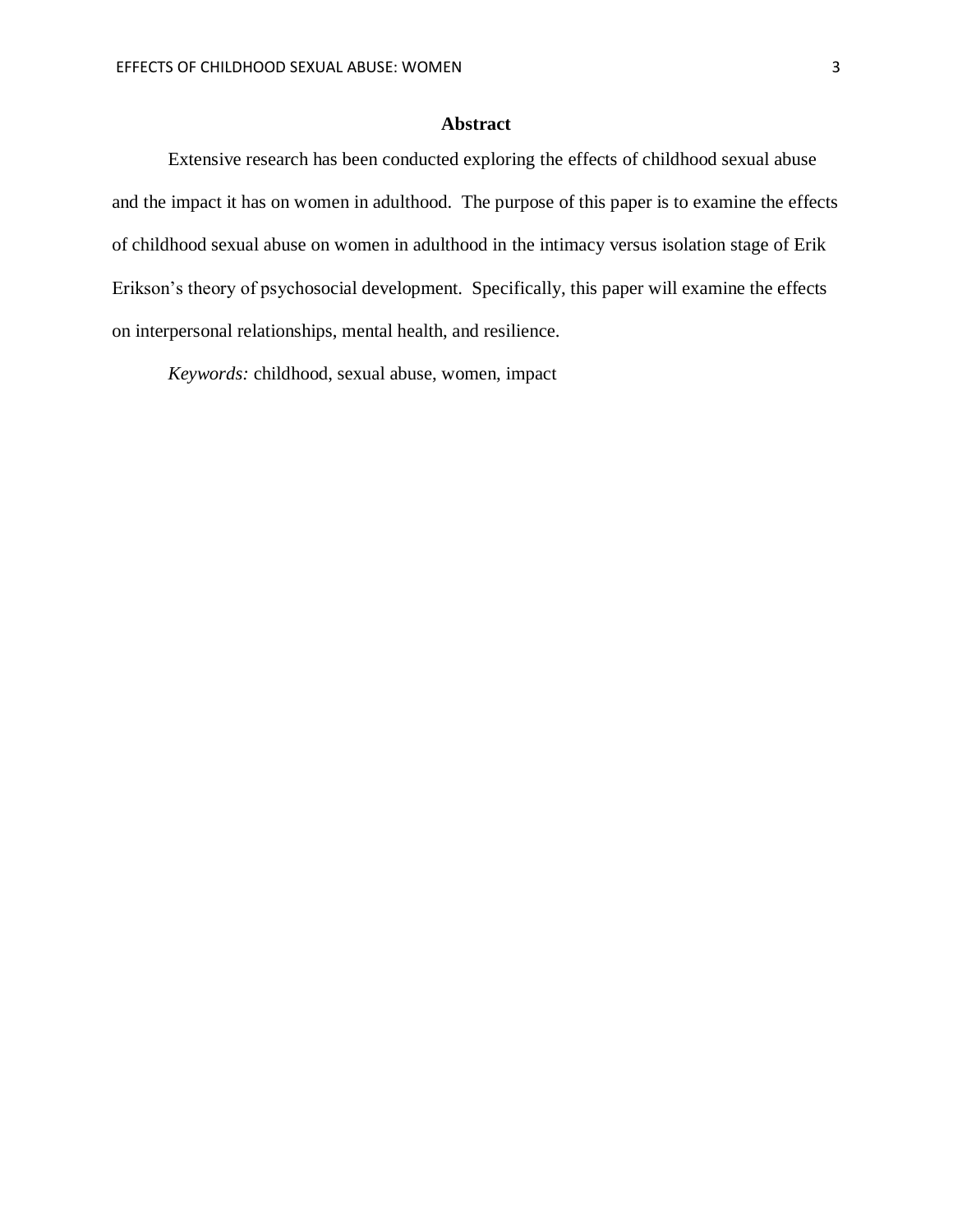# **Table of Contents**

| Effects of Childhood Sexual Abuse on Interpersonal Relationships in Adulthood8 |  |
|--------------------------------------------------------------------------------|--|
|                                                                                |  |
|                                                                                |  |
|                                                                                |  |
|                                                                                |  |
|                                                                                |  |
|                                                                                |  |
| Protective Factors for Survivors of Childhood Sexual Abuse14                   |  |
|                                                                                |  |
|                                                                                |  |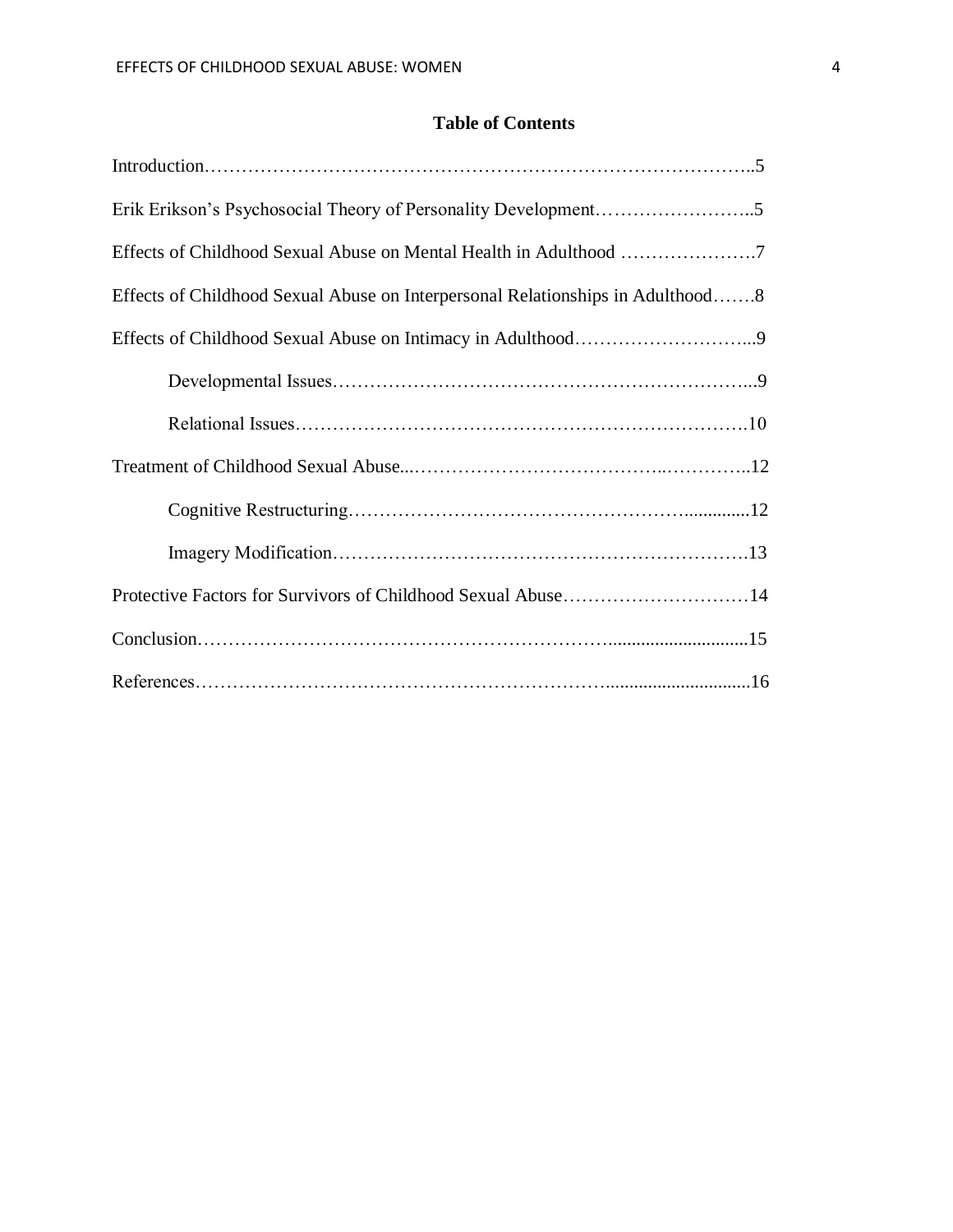## Effects of Childhood Sexual Abuse: Women in Adulthood

Childhood sexual abuse is an intentional act that violates a child's physical and emotional well-being. Examples of sexual abuse may include: exposing oneself to a minor, fondling, intercourse, masturbating in front of a minor or forcing a minor to masturbate, oral sex, anal sex, watching or creating porn, and sex trafficking (RAINN, 2016). The National Center for Victims of Crime (2012) reported that 1 in 5 girls are a victim of childhood sexual abuse and 3 of 4 of these girls knew who their attackers were. Perpetrators may include family members (e.g., parent, grandparent, sibling, aunt, uncle, cousin) or others that the child knows like a coach, teacher, or family friend. As girls develop, mature, and transition through different stages of life, their experiences and perception of the world may be skewed based on their childhood experiences.

Quality of life is described as successful engagement of developmental tasks, healthy behaviors, the ability to thrive despite encountering stressors in life, perceive good health, and experience feelings of wholeness within themselves, others, and the community (Antonovsky, 1993). Women who have experienced a traumatic history in their childhood may report lower satisfaction with their quality of life in adulthood. Particularly, a potential challenge that women with a traumatic history may face in adulthood includes intimacy with others. Women's development of intimate relationships, and the impact traumatic events has on development of intimacy, will be discussed using Erik Erikson's theory of personality development. Specific focus will be given to the  $6<sup>th</sup>$  stage of his 8-stage theory, Intimacy versus Isolation.

## **Erikson's Psychosocial Theory of Personality Development**

Erik Erikson has had a profound influence on human development through his psychosocial theory. In his theory, he suggests that individual's transition between eight stages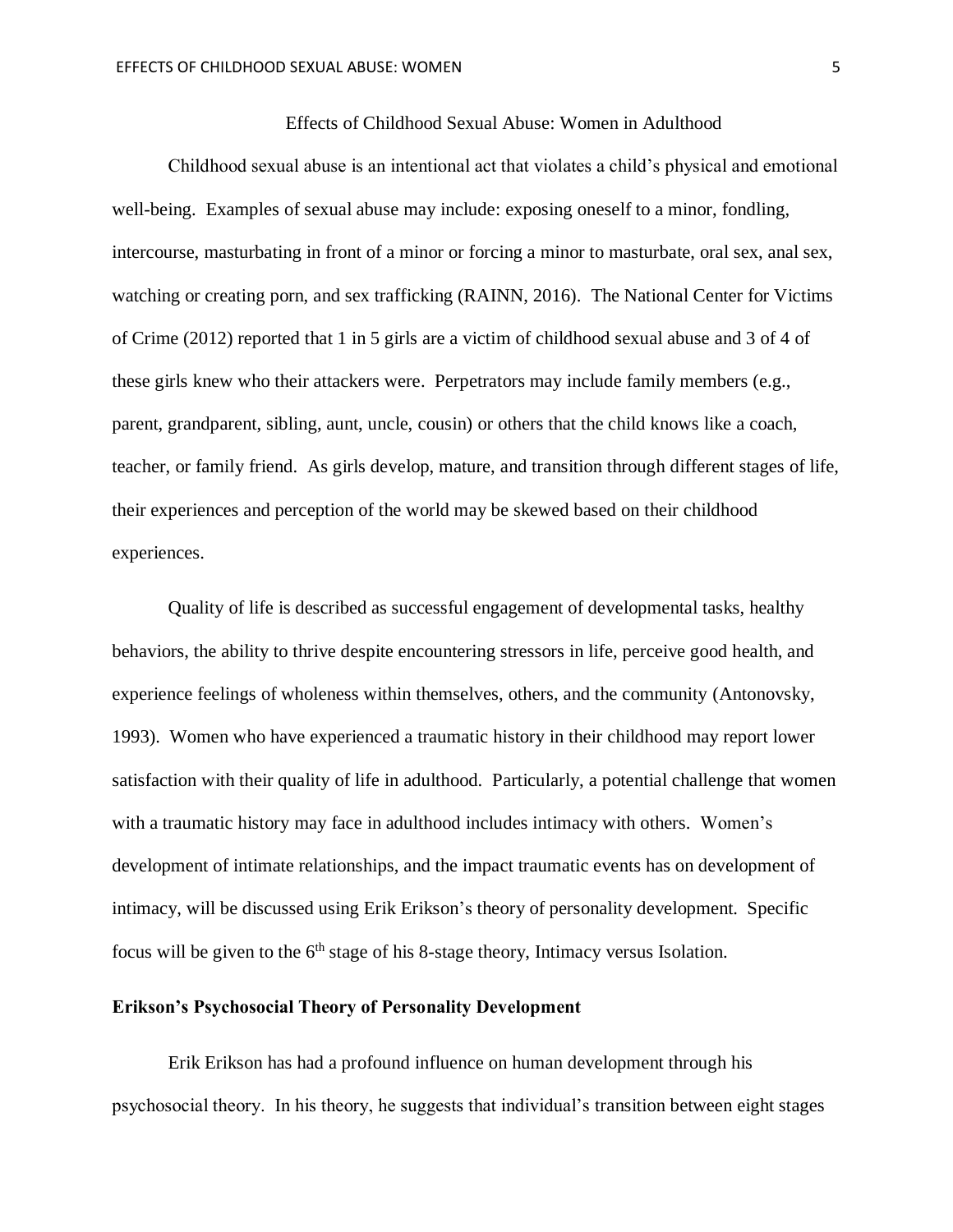of personality development (Erikson, 1982). Within each stage, Erikson states that the individual is faced with a crisis resolution (McLeod, 2013). "Later conflicts may prove difficult to resolve if early conflicts were not resolved successfully. For development to proceed optimally, a healthy balance between the terms of each conflict must be struck" (Sigelman & Rider, 2012, p.369). Failure to successfully complete a stage can result in a reduced ability to complete further stages and therefore, an unhealthier personality and sense of self. These stages, however, can be resolved successfully at a later time (McLeod, 2013).

The fifth stage of Erikson's Psychosocial Theory of Personality Development is the identity versus role confusion stage of development. In this stage, young adults (ages 12-20) must first experience identity versus role confusion to begin exploring and discovering who they are as an individual before entering the sixth stage of development (Sigelman & Rider, 2012). Establishing an identity during the identity versus role confusion stage is vital for the individual to explore and overcome barriers in subsequent stages. According to Malone, Liu, Vaillant, Rentz, and Waldinger (2016), issues with identity and intimacy are important to address as later stages of development may be impacted. The varying nature of identity formation and intimacy in relationships for adult women results from their childhood experiences and self-concept (Malone, et.al., 2016). Identity formation will help guide the individual into Erikson's next stage, intimacy versus isolation.

Erikson's Psychosocial Theory of Personality Development states that the intimacy versus isolation stage can take place from 20 to 40 years of age. This broad age range suggests that adults will experience and achieve the intimacy versus isolation stage of development at varying times. While in this stage of development, the individual will begin to evaluate and explore the likelihood of their ability to share an identity with another person (Sigelman & Rider,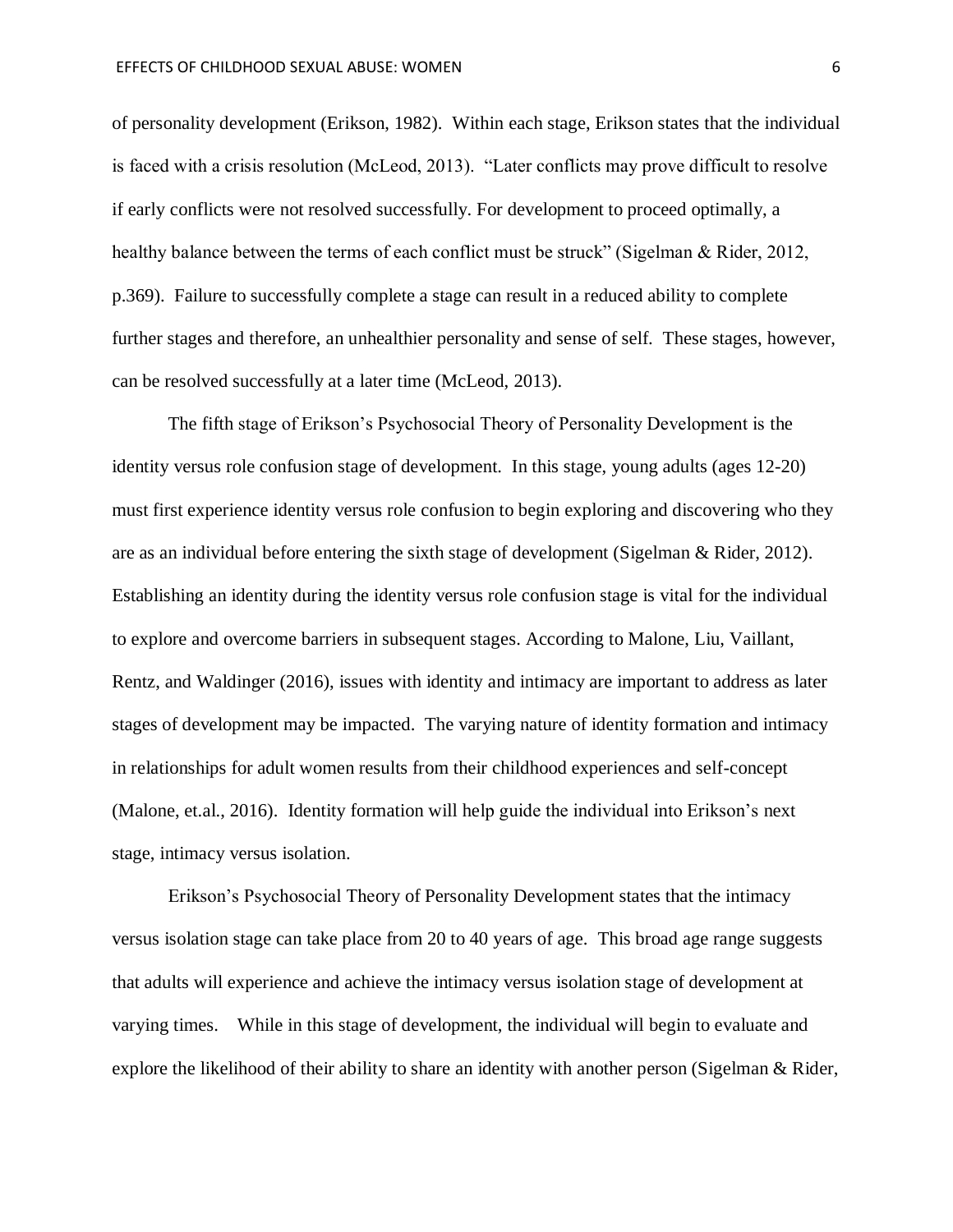2012). Not only will the individual determine whether or not they can share an identity, but they may also begin to evaluate and adjust their identity to mesh with another individual with whom would like to pursue a close relationship. If they are not able to find a partner with compatible identities, or they are not willing to adjust to their partner, the individual may struggle at this stage, leading to feelings of loneliness and isolation (Thompson, 2009). Such feelings may result in a longer duration in the intimacy versus isolation stage of development, potentially impacting their mental health as they transition through the sixth stage of development.

#### **Effects of Childhood Sexual Abuse on Mental Health in Adulthood**

The effects of childhood sexual abuse in adulthood has been correlated with higher levels of depression, guilt, shame, self-blame, eating disorders, somatic concerns, anxiety, dissociative patterns, repression, denial, sexual problems, and relationship problems (Hall & Hall, 2011). Peterson conducted a study that found most abused women reported symptoms of depression and posttraumatic stress comorbidity (2013). Depression was noted to have been the most common long-term symptom of women. For some women, they may experience feelings of denial which may mean that they have not or cannot accept what has happened to them or they may downplay the events of the assault. The U.S Department of Affairs (2017) noted that this reaction may be more common among women who are assaulted by someone they know.

With the abundance of long-term effects on adults in adulthood, traumatic experiences like childhood sexual abuse takes a toll on survivors' mental health. For example, sleeping patterns may be altered, eating habits become inconsistent, and suicidal ideation tends to be more prevalent (Hall & Hall, 2011). Therefore, adult survivors may experience cognitive distortions, and may place blame onto themselves for mental health issues, decreasing their self-esteem and self-worth (Hall & Hall, 2011). When a woman has a distorted self-image, forming healthy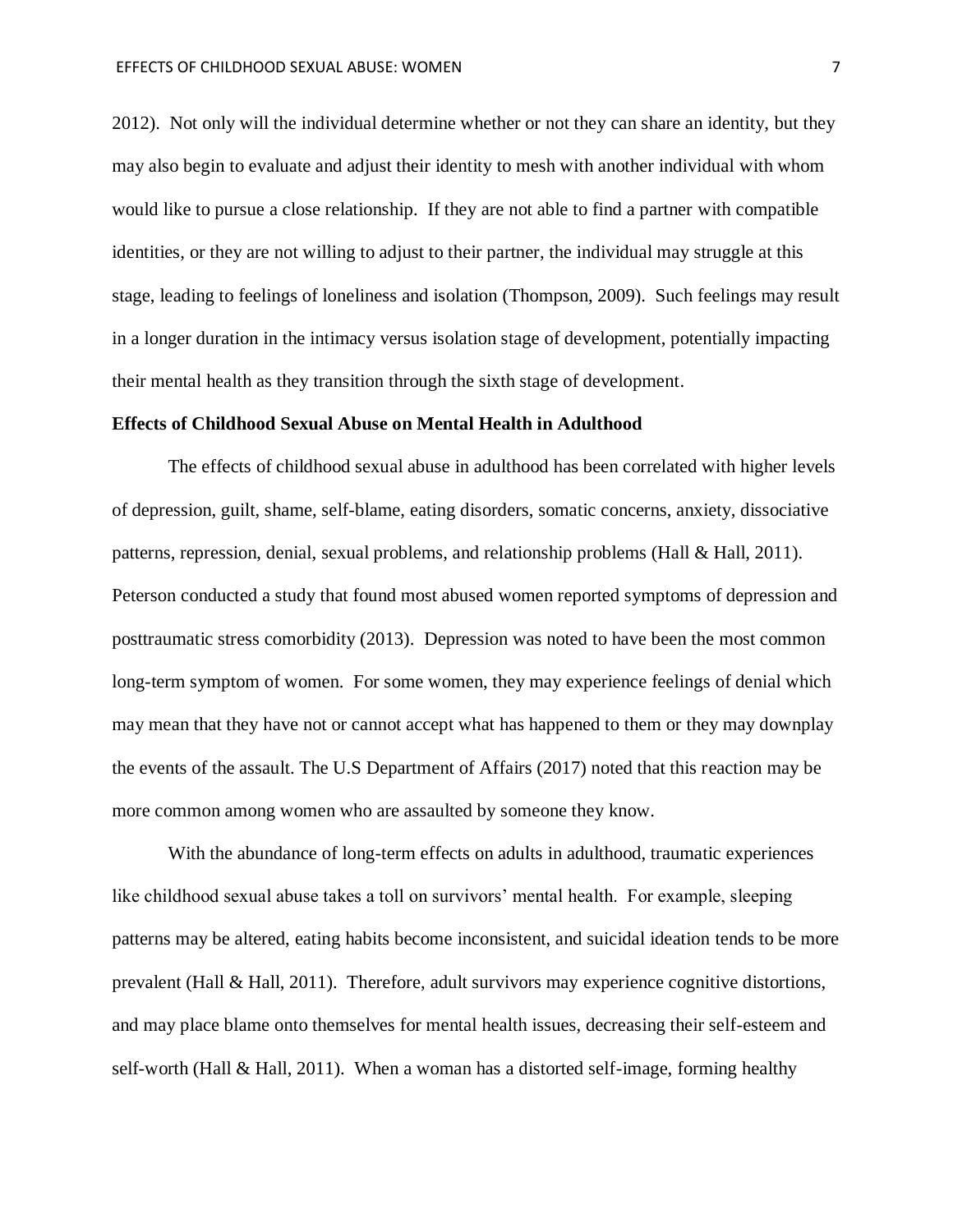interpersonal and romantic relationships can be difficult for the survivor. Failing to establish a healthy interpersonal and intimate relationships can add to the survivor's insecurities leading to additional symptoms or exacerbating existing symptoms, like distorted self-esteem.

With such variety in symptoms experienced by women, it is important to note that there is no single pattern of response to being sexually assaulted. Some women may never share their experience and others may have delayed reactions leading into adulthood. Early reactions to sexual assault (the first few days and weeks following the assault) vary, it is very normal for a child to experience intense and sometimes unpredictable emotions. They may have repeated memories of the trauma and/or nightmares, which are not uncommon (U.S Department of Veteran Affairs, 2017). As previously mentioned, some women are affected by early childhood trauma for a long time, but others appear to recover more quickly (U.S Department of Veteran Affairs, 2017). Each woman will process their experience in their own way and at their own pace whether it is immediately following the assault or years later leading into adulthood.

#### **Effects of Childhood Sexual Abuse on Interpersonal Relationships in Adulthood**

Childhood sexual abuse may negatively impact interpersonal relationships. Survivors of childhood sexual abuse may experience a disruption in trusting others because they believe that people and/or society may discount their sexual abuse. Therefore, with these beliefs, it may interfere with forming relationships with others (Pearlman, 2003). One way a survivor may cope with this new reality is through detachment and isolation. Detachment is characterized by feelings of alienation and mistrust towards others, a reluctance to rely on others for help, and the belief that parents or peers do not understand or accept them for who they actually are (Beyers, Van Calster, & Duriez, 2005). A woman may begin to detach from their family and friends immediately following the abuse or this may happen overtime. When a woman begins to detach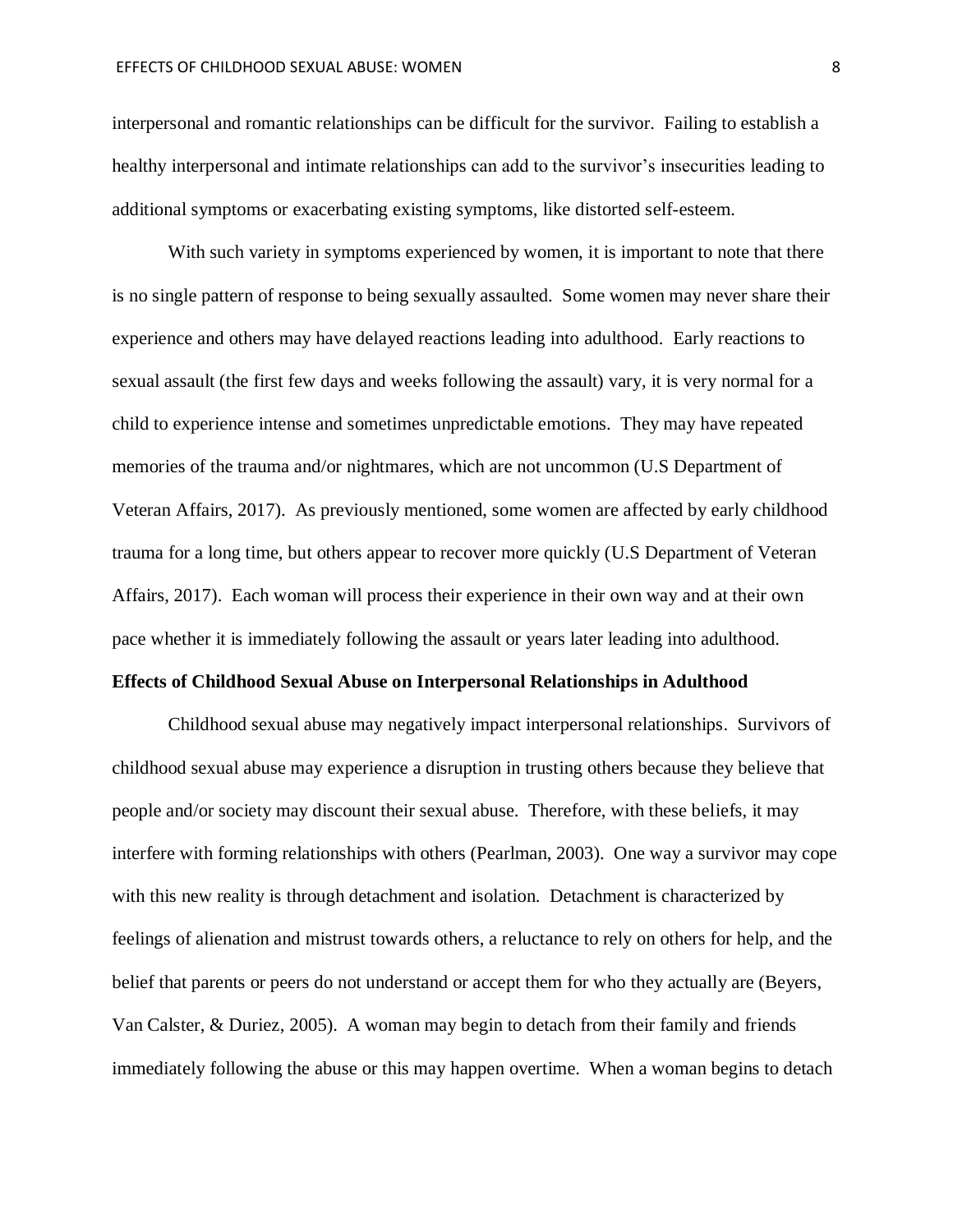from their parents in early childhood or adolescence, she may begin to lose support and socialization that parents would normally provide their child (Jager, Yuen, Putnick, Hendricks, & Bornstein, 2015). One result of a lack of support or socialization may include deficits in behavioral maladjustment (Jager, et.al. 2015). Feelings of mistrust, alienation, and the inability to relate to family and peers may lead a woman to detach from others, potentially isolating themselves from those around them.

Hypervigilance may also be seen in survivors stemming from PTSD (Bradford-Smith, 2006). Survivors may be vigilant and on high alert to their environment, being cautious of potential danger. Beginning in childhood, children may begin to anticipate subtle, coercive, and abusive sexual interactions with others (Jones, 1986). This heightened awareness may follow survivors well into adulthood resulting in potential distressing memories or nightmares, becoming jumpy, or feeling on edge following the assault (U.S Department of Veteran Affairs, 2017). These symptoms of PTSD may disrupt their interpersonal relationships in a way that the survivor may begin to isolate themselves from others and not build or sustain healthy relationships with others.

#### **Effects of Childhood Sexual Abuse on Intimacy in Adulthood**

**Developmental Issues.** Children observe others and use their own experiences to begin forming their own opinions and beliefs about the world around them. For those who endure childhood sexual abuse, their perceptions may be compromised as to what healthy boundaries and relationships are. Leading into adulthood, if an individual fails to set healthy interpersonal or intimate boundaries with others, they are at risk for re-victimization.

In 3 out of 4 sexual abuse cases, perpetrators are individuals that the child knows, trusts, and loves (Kilpatrick, Saunders, & Smith, 2003). When a child has been victimized by someone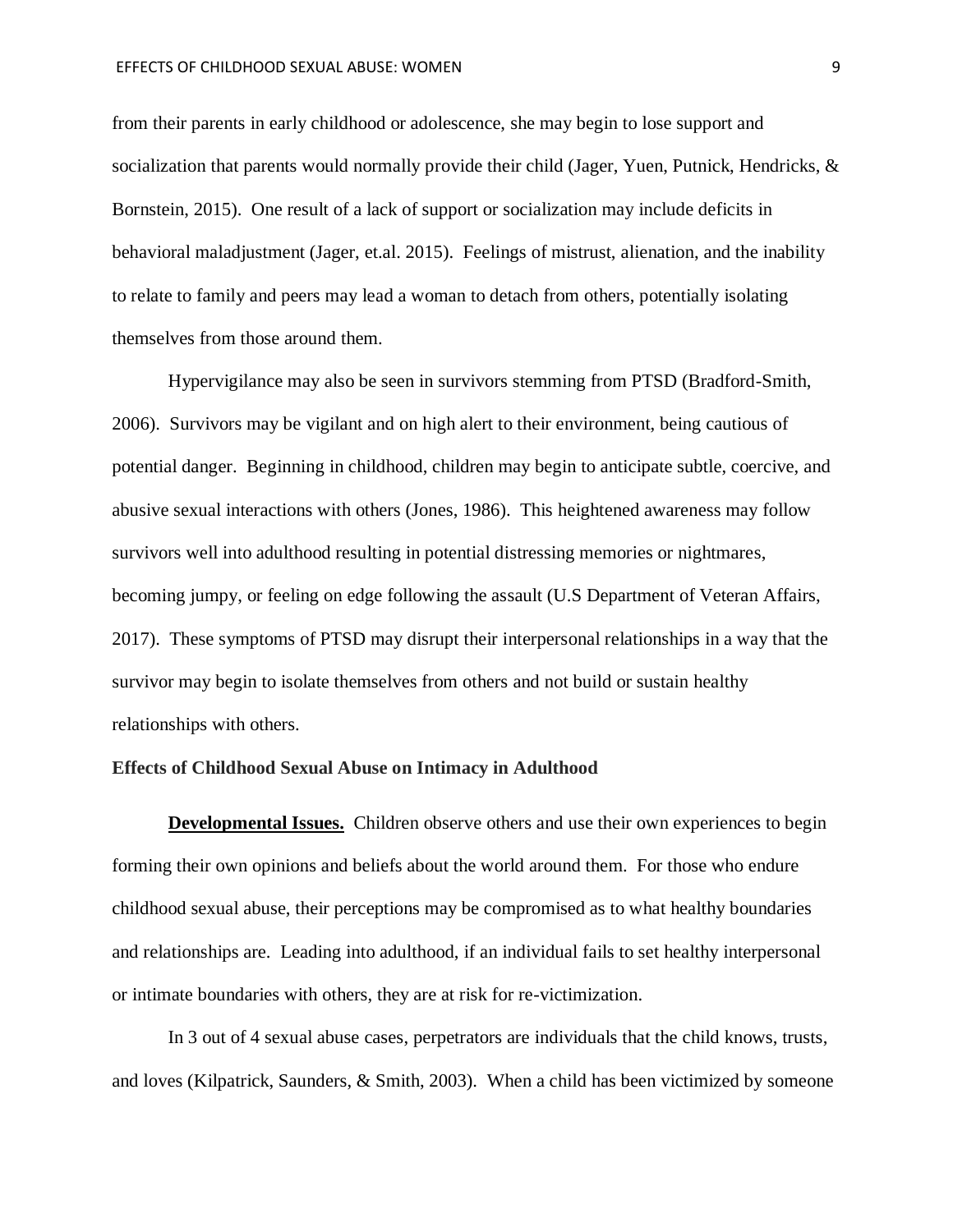who they previously had thought of as being trustworthy, the child may face difficulty in trusting others including family, friends, and strangers. The victim may have difficulty establishing healthy boundaries and may lack interest in intimate relationships (Bradford-Smith, 2006). Detachment, isolation, and hypervigilance can cause serious disruption in the survivors daily functioning, inhibiting their quality of life.

Erikson (1968) believed that early childhood trauma can often interfere with an individual's ability to express themselves in a way that is needed for intimacy. As previously mentioned, those who are not able to successfully achieve the intimacy versus isolation stage, will continue to have an impaired ability to successfully pass through subsequent stages of Erik Erikson's Psychosocial Theory of Personality Development. In looking at intimacy from Erikson's theoretical perspective, challenges in the intimacy versus isolation stage are assumed, in part, due to failed resolution in preceding stages of development. Additionally, a woman's ability to cope with past trauma may impact the rate at which one experiences intimacy. For some, they may never achieve or sustain healthy interpersonal or intimate relationships.

**Relational Issues.** Intimacy can be difficult for adult survivors who had experienced unhealthy familial relationships or childhood sexual abuse. Decreased emotional well-being caused by toxicity and trauma in relationships can open the door to negative psychological symptoms. For example, when a child endures a severe toxic relationship that involves physical and sexual violence, they have a heightened risk of the development of psychological disorders, such as posttraumatic stress disorder (Wong & Mellor 2014; Frommberer, Angenendet, & Berger, 2014). One component of an unhealthy relationship stems from negative communication. Someone who engages in negative communication patterns repeatedly by a threatening perpetrator may develop more negative communication patterns over time. As levels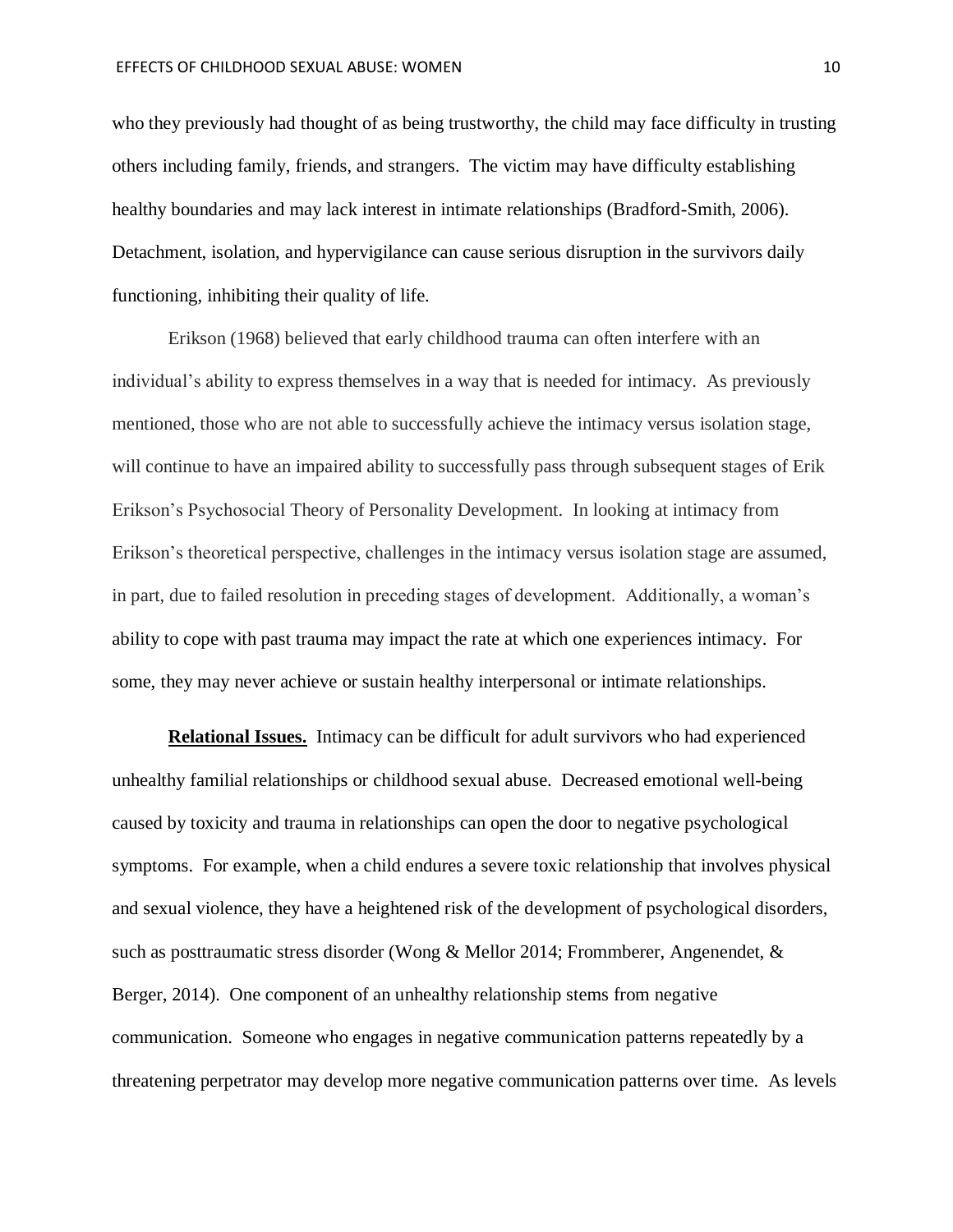of negative communication behaviors increase, negative feelings about relationships escalate (Kuster et al., 2015). Relationships become even more challenging when the survivor is engaged in an unhealthy, intimate relationship in adulthood. Relationship toxicity, decreased emotional well-being, and negative communication may result in negative feelings about relationships in adulthood (Kuster et al., 2015).

Wong and Mellor (2014) have found a variety of mental health symptoms associated with severe relationship toxicity. As relationships become more toxic, avoidance and negative communication during conflict can escalate into physical and sexual violence. According to Wong and Mellor, there is a large variety of physical and mental symptoms associated with the experience of sexual violence in toxic relationships. Traumatic brain injuries, unwanted pregnancies, sexually transmitted diseases, depression, substance-related disorders, and posttraumatic stress disorder are a few of the most prevalent consequences due to the exposure of early sexual violence (Wong & Mellor, 2014).

Adult survivors may end relationships if they become too intimate, avoiding intimacy and sexuality. They may have strong desires for relationships, but their fears may become overwhelming, therefore, sacrificing most of their relationships. Survivors may search for safe relationships, then lack the ability to identify risks, resulting in possible re-victimization (Bradford-Smith, 2006). Other consequences survivors of childhood sexual abuse in intimate relationships include, less confidence, lower dependability on others, less comfort with closeness, and higher fear of abandonment (Bradford-Smith, 2006), and disassociation from their body during sex following the abuse (Thompson, 2009). The impact of childhood sexual abuse is great as a woman may have an impaired perception of herself and those around her. With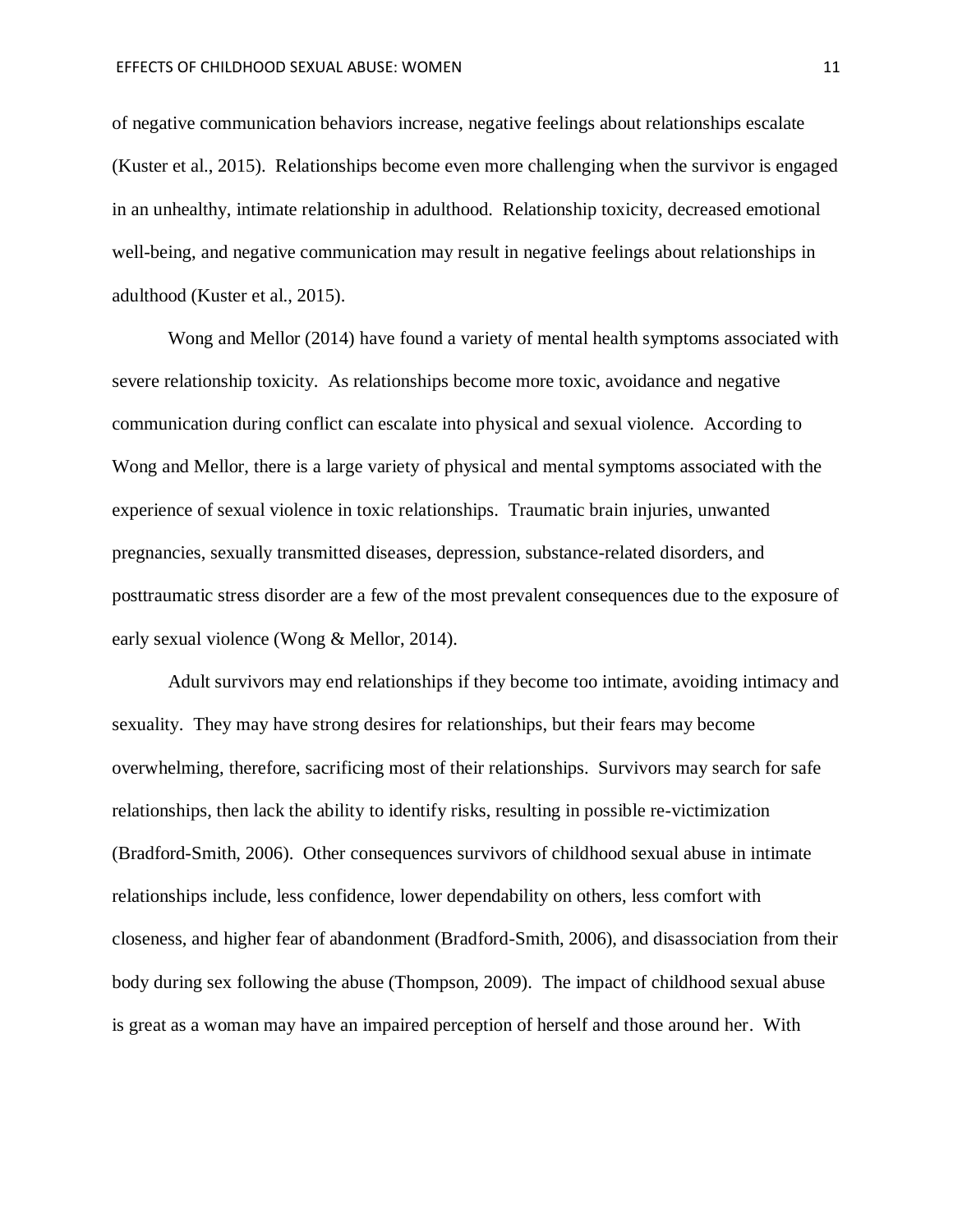consistent support, a woman may begin to alter her thinking patterns resulting in improved interpersonal and intimate relationships with others.

#### **Treatment of Childhood Sexual Abuse**

Survivors of childhood sexual trauma have been known to have symptoms related to PTSD. According to Keller, Zoellner, and Feeny (2010) a lack of support given to the survivor is one of the biggest predictors of developing PTSD. This predictor suggests building a strong, healthy therapeutic relationship with the survivor is vital to helping the individual begin healing. For some survivors, they may never seek help. For those who do seek assistance, there are a variety of approaches that therapists may take when working with an individual. Cognitive restructuring and imagery modification (CRIM) is one example of a therapeutic intervention used to help women overcome some of the challenges related to believing they still smell the perpetrator or feeling contaminated as if the perpetrator's sweat, DNA, or sperm is still on them (Jung & Steil, 2013). This approach has been successful in using two techniques to decrease women's PTSD symptoms and feelings of being contaminated. The two approaches used include cognitive restructuring and imagery modification.

#### **Cognitive restructuring**

Cognitive restructuring helps women overcome their feelings and beliefs of being contaminated by the perpetrator. Cognitive restructuring aids individuals to identify, challenge, and alter their stress-inducing thoughts and beliefs (Mills, Reiss, & Dombeck, 2017). This technique starts with an  $A+B=C$  model and follows with a D and E portion. In this model, 'A' is the 'activating event', 'B' is the 'belief', 'C' is the 'consequence' for the mood, 'D' is for 'disputing' the thoughts, and 'E' is for 'effective replacement' thoughts (Mills, Reiss, Dombeck, 2017). This form of therapy typically lasts 10-15 weeks when completed by a trained counselor. This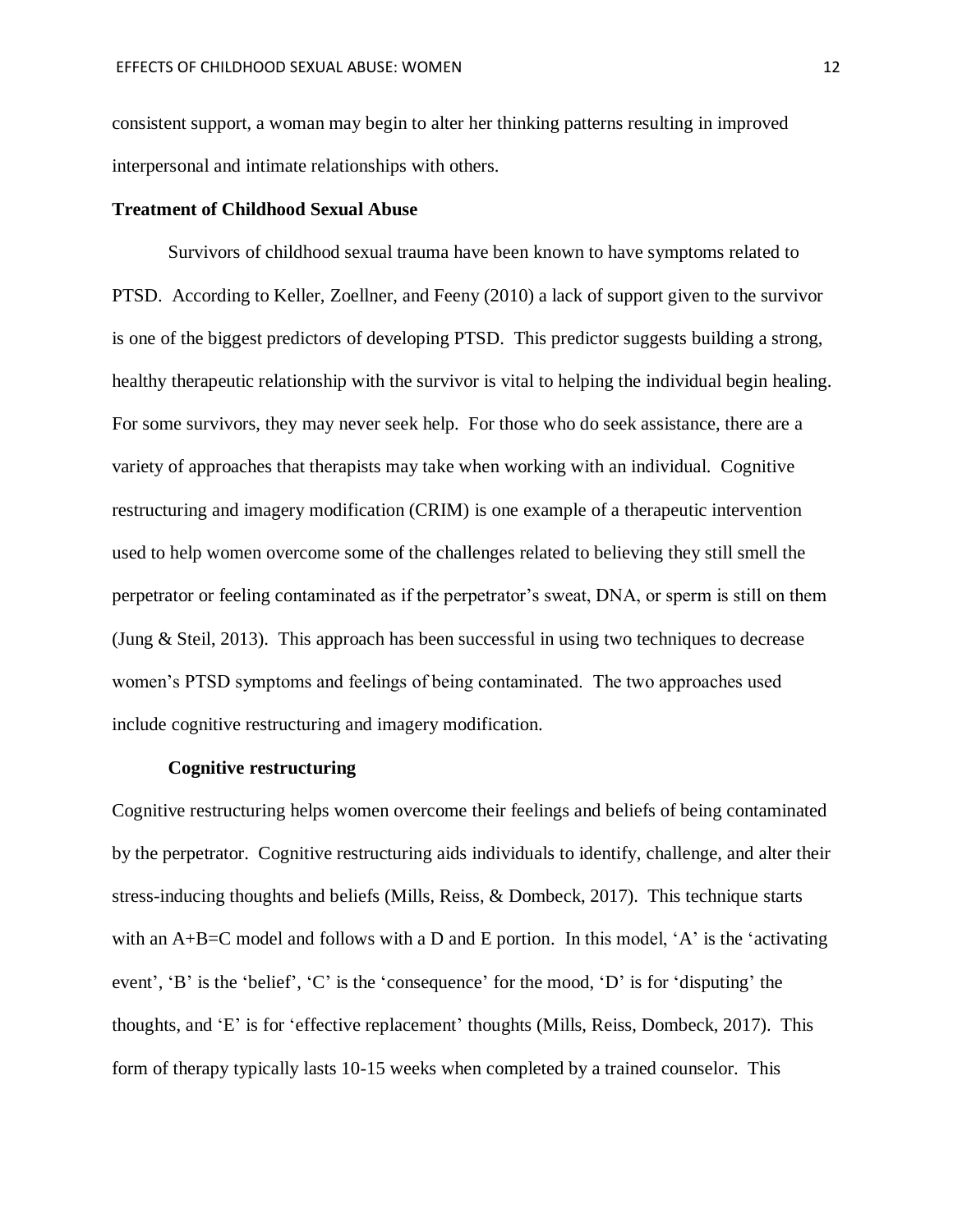cognitive work can be challenging for women who are overcoming distressing thoughts and feelings associated with their abuse. Overtime, with practice, this form of therapy can be beneficial in helping women overcome distressing thoughts and memories of their trauma.

#### **Imagery modification**

Imagery modification helps women create new meaning in the otherwise intrusive, disturbing meanings of specific things related to the trauma (Jung & Steil, 2013). Following sexual abuse, women may experience thoughts and feelings that their perpetrator has contaminated them inside and out. Jung and Steil report that 60% of sampled women report feeling contaminated after being sexually abused, leading to a strong desire to wash their bodies more frequently (2013). These intrusive thoughts may be considered mental pollution which involves a woman feeling dirty even without contact with dirt or observable traces of dirt, lack of response when being washed, increased negative emotions by seeing images, hearing words, or memories, and/or feeling a sense of responsibility or shame (Fairbrother & Rachman, 2004). With such variety in the experiences of childhood sexual abuse, imagery modification has been used to restructure the brain and thought process to decrease women's symptoms of PTSD. This form of treatment was found to challenge dysfunctional beliefs and intrusive thoughts (Jung & Steil, 2013). Based on the research conducted by Jung and Steil, they found that women believed, rationally, that they were not contaminated, but emotionally contaminated (2013). Imagery modification was found to reduce the vividness of the images, uncontrollability, distress, and reductions on the Posttraumatic Diagnostic Scale (Griesel, Wessa, & Flor, 2006).

The CRIM intervention is composed of two sessions, one 90-minute treatment session and one 50-minute booster session. During the treatment session, the therapist and client discuss the client's feelings, impact on daily functioning, and coping strategies used thus far (Jung &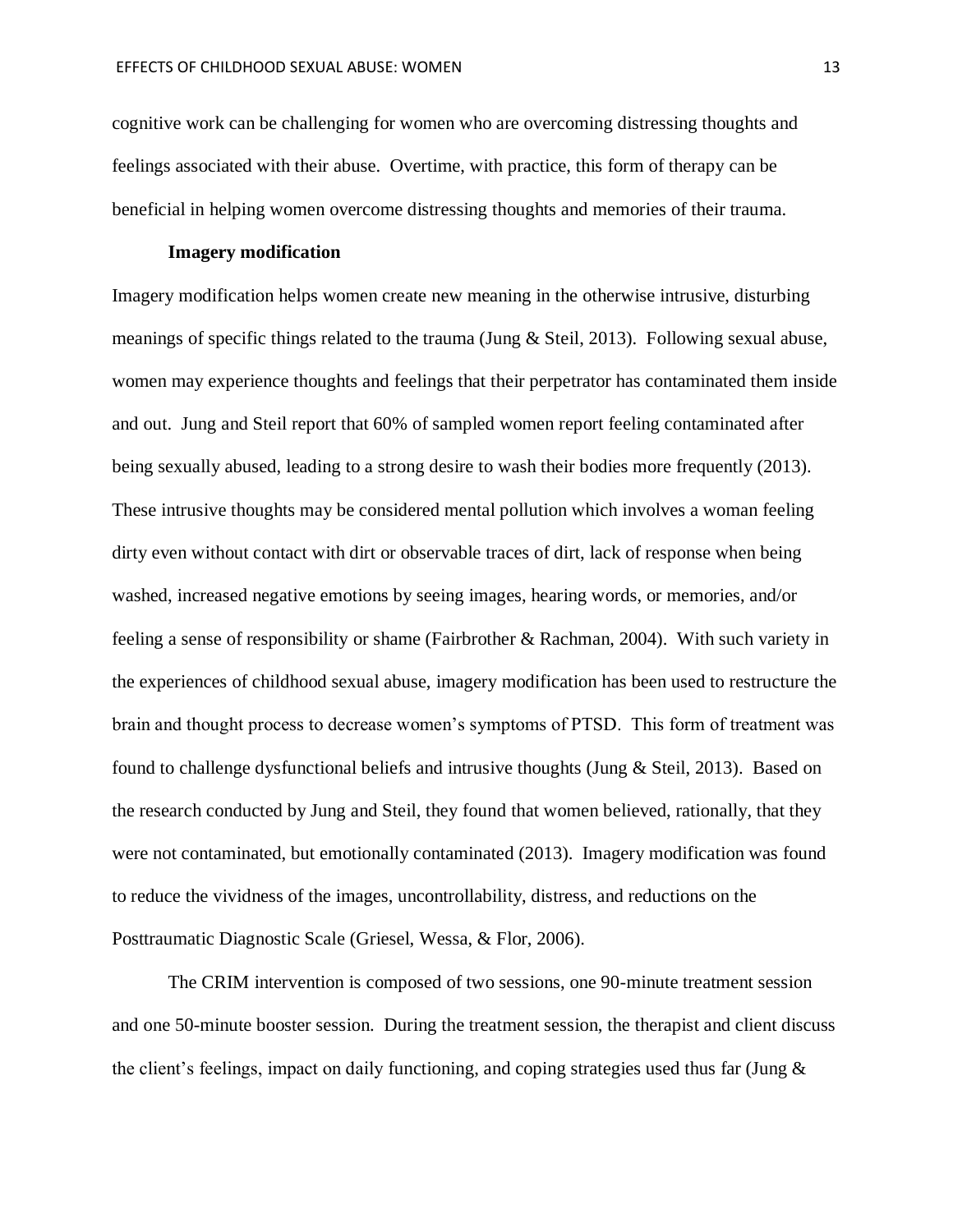Steil, 2013). The client then researches how often the dermal cells in the body have been rebuilt since the last contact with their perpetrator. After gathering this information, the therapist and client discuss the meaning of this information and begin to develop images representing skin and cell renewal overtime (Jung & Steil, 2013). The client is assigned to listen to the tape of the guided imagery at least one time a day for seven days and complete any other assigned homework. Lastly, during the booster session, the therapist and client discuss the effects of treatment, any problems that were experienced, and implementation of this treatment into daily living (Jung & Steil, 2013). Through this process, women can see how their bodies have changed and developed since their traumatic experience. By conducting research, women will see that the body has since grown new cells which replaced the cells that were present during the time of their abuse. Moreover, women may begin to better cope with their traumatic past and improve their quality of life through adulthood knowing the same cells at the time of the abuse are no longer present. With reminders via audio recordings and research conducted by the survivor, the survivor may begin to process and heal from their traumatic childhood experiences.

#### **Protective Factors for Survivors of Childhood Sexual Abuse**

It is important that the survivors of childhood sexual abuse instill protective factors into their daily life to maximize their recovery and maintenance of their traumatic past. Hall and Hall (2011) suggest that there are a variety of factors that impact the degree of damage that the victim experiences which includes the individual's perspective, their internal resources, and level of support. If protective factors are in place, victims have a higher chance of overcoming or managing their symptoms related to their trauma. For those who do not have protective factors in place, they are at a disadvantage to getting access to services to help them cope and manage their symptoms. Walsh (2007) found that women who experience a forced sexual assault,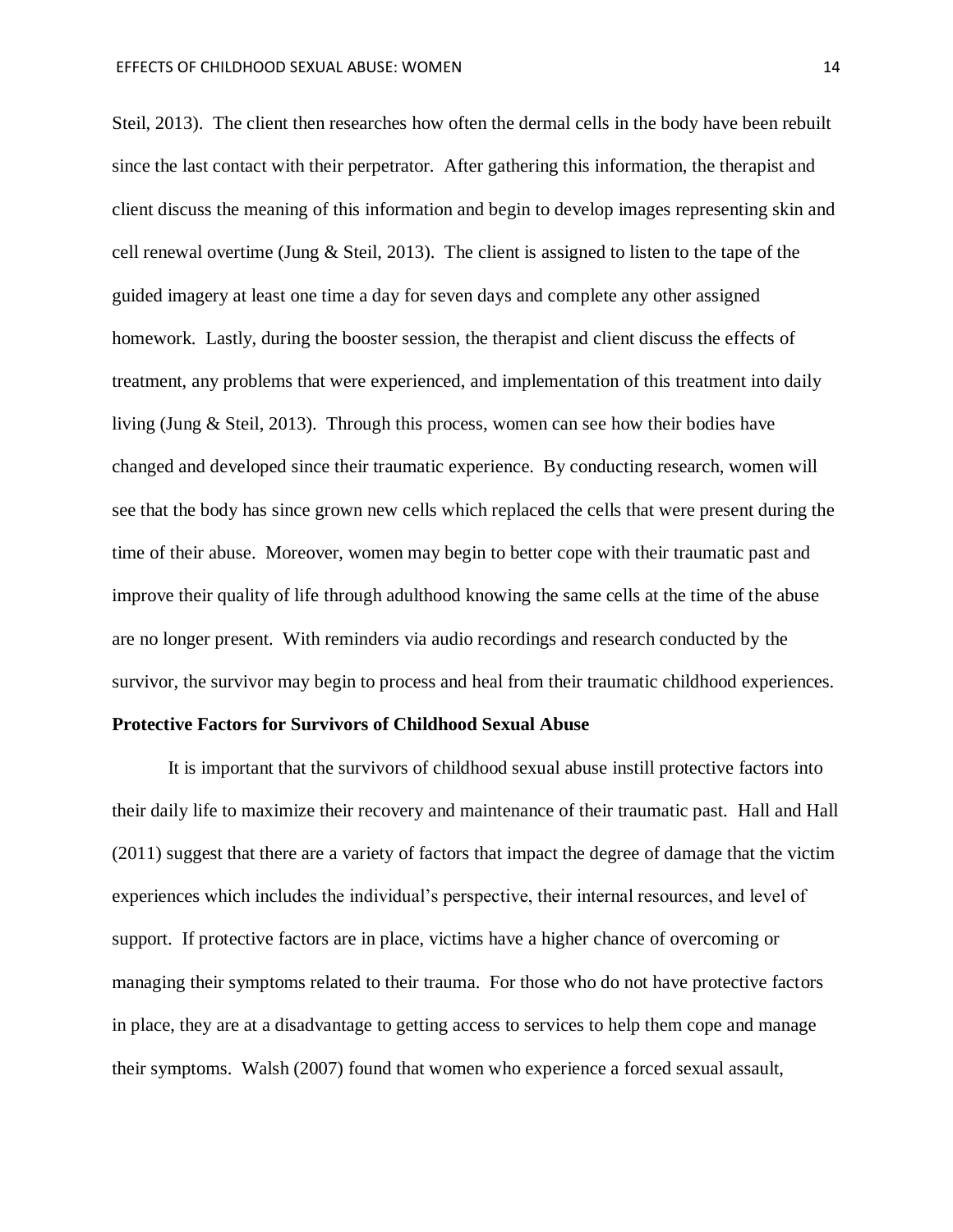cognitive variables such as coping strategies, may not make a great difference between childhood sexual assault and re-victimization involving force; attempting to resist coercive assaults. Without a strong social support network, a survivor may have a more difficult time overcoming their childhood sexual abuse history and improving their quality of life into adulthood. Therefore, it is important for the counselor to help survivors create and maintain social networks that support their continued recovery and safety.

#### **Conclusion**

The research that has been conducted has presented with a significant relationship between childhood sexual abuse and development into adulthood. Therefore, survivors need support to mitigate their mental health needs, to establish healthy interpersonal relationships and to develop through Erikson's Psychosocial stages. Thus, it is critical that the counselor connects to each survivor to identify their needs and facilitate counseling sessions to best support the client with appropriate, research-based interventions. Due to the connection between childhood sexual abuse and unhealthy development patterns, prevention and early intervention may help reduce some of the long-term effects of early childhood sexual abuse.

In sum, sexual assault in childhood does impact the development of adults in the intimacy versus isolation stage of Erikson's psychosocial development, affecting subsequent relationships in various ways. The impact that the abuse has on interpersonal and romantic relationships can cause feelings of isolation and loneliness, and may lead to psychological issues. The abuse may always stay with the victim thus the role of the counselor is to help the victim cope with their traumatic experience and forge ahead in life.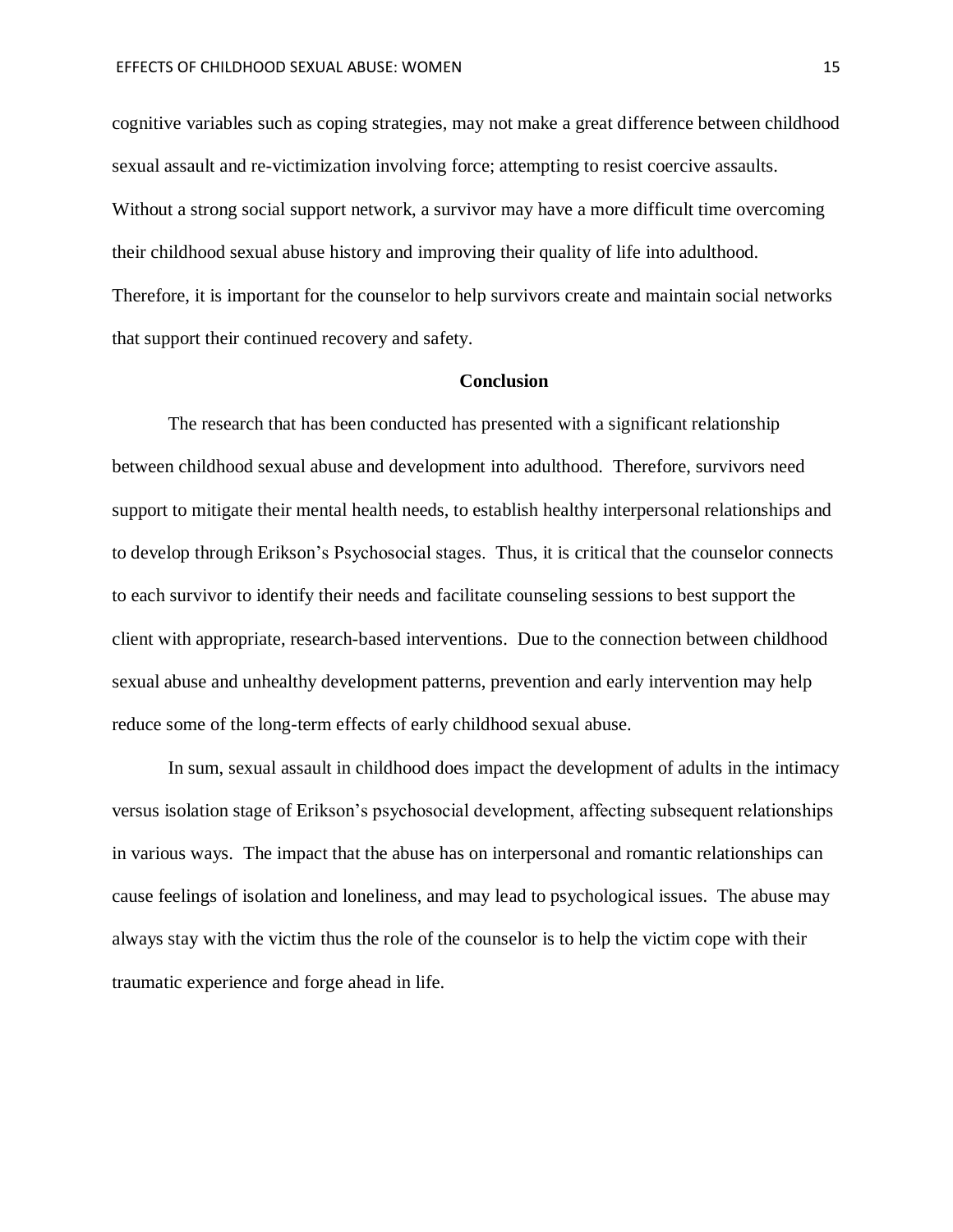#### **References**

- Antonovsky, A. (1993). The structure and properties of the sense of coherence scale. *Social Science & Medicine, 36*(6), 725–733.
- Beyers, W., Goossens, L., Van Calster, B., & Duriez, B. (2005). An alternative substantive factor structure of the Emotional Autonomy Scale. *European Journal of Psychological Assessment, 21,* 147-155.
- Bradford-Smith, D. (2006). *The interpersonal impact of history of individual sexual trauma in the couple system* (Doctoral Dissertation). Retrieved from <https://books.google.com/books?id=BhzBewVHZaMC&pg=PA53&dq=interpersonal+rel> ationships+in+adulthood+after+childhood+sexual+trauma
- Erikson, E. H. (1968). *Identity: Youth and crisis.* New York, NY: W.W. Norton and Company.
- Erikson, E. H. (1982). *The life cycle completed: A review.* New York, NY: Norton.
- Fairbrother, N. & Rachman, S. (2004). Feelings of mental pollution subsequent to sexual assault. *Journal of Behavior Research and Therapy, 42(*2), 173-89. doi: [10.1016/S0005-](https://doi.org/10.1016/S0005-7967(03)00108-6) [7967\(03\)00108-6](https://doi.org/10.1016/S0005-7967(03)00108-6)
- Frommberger, U., Angenendt, J., & Berger, M. (2014). Post-traumatic stress disorder: A diagnostic and therapeutic challenge. *Deutsches Ärzteblatt International*, *111*(5), 59-65.
- Griesel, D., Wessa, M., & Flor, H. (2006). Psychometric qualities of the german version of the Posttraumatic Diagnostic Scale (PTDS). *Psychological Assessment, 18*(3), 262-268. DOI: [10.1037/1040-3590.18.3.262](https://doi.org/10.1037/1040-3590.18.3.262)
- Hall, M., & Hall, J. (2011). The long-term effects of childhood sexual abuse: Counseling implications. Retrieved from [http://counselingoutfitters.com/vistas/vistas11/Article\\_19.pdf](http://counselingoutfitters.com/vistas/vistas11/Article_19.pdf)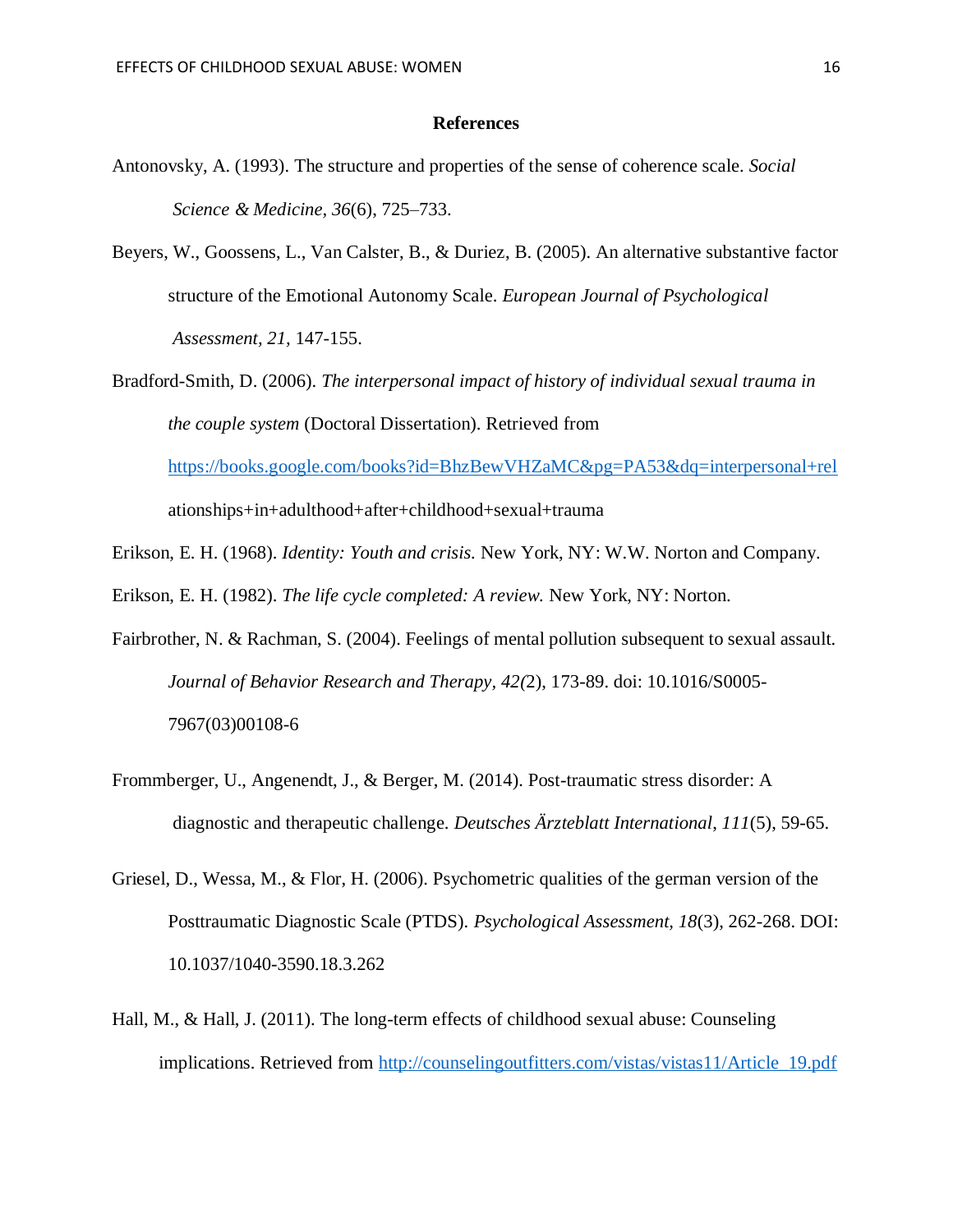- Jager, J., Yuen, C. X., Putnick, D.L., Hendricks, C., & Bornstein, M.H. (2015). Adolescent-peer relationships, separation and detachment from parents, and internalizing and externalizing behaviors: Linkages and interactions. *Journal of Early Adolescence.* 35(4), 511-537. doi : 10.1177/0272431614537116
- Jones, D.P. (1986). Individual psychotherapy for the sexually abused child. *Journal of Child Abuse and Neglect, 10,* 377-385.
- Jung, K. & Steil, R. (2013). A randomized controlled trial on cognitive restructuring and imagery modification to reduce the feeling of being contaminated in adult survivors of childhood sexual abuse suffering from posttraumatic stress disorder. *Journal of Psychotherapy and Psychosomatics, 82,* 213-220.
- Keller, S. M., Zoellner, L. A., & Feeny, N. C. (2010). Understand factors associated with early therapeutic alliance in PTSD treatment: Adherence, childhood sexual abuse history, and social support. *Journal of Counseling and Clinical Psychology, 78*(6), 974-979
- Kilpatrick, D.G., Saunders, B.E., & Smith, D.W. (2003). Youth victimization prevalence and implications. *National Institute of Justice.* Retrieved from <https://www.ncjrs.gov/pdffiles1/nij/194972.pdf>
- Kuster, M., Bernecker, K., Backes, S., Brandstätter, V., Nussbeck, F. W., Bradbury, T. N., Martin, M., Sutter-Stickel, D., & Bodenmann, G. (2015). Avoidance orientation and the escalation of negative communication in intimate relationships. *Journal Of Personality And Social Psychology*, *109*(2), 262-275.
- Malone, J. C., Liu, S. R., Vaillant, G. E., Rentz, D. M., & Waldinger, R. J. (2016). Midlife Eriksonian psychosocial development: Setting the stage for late-life cognitive and emotional health. *Developmental Psychology*, 52(9), 496-508.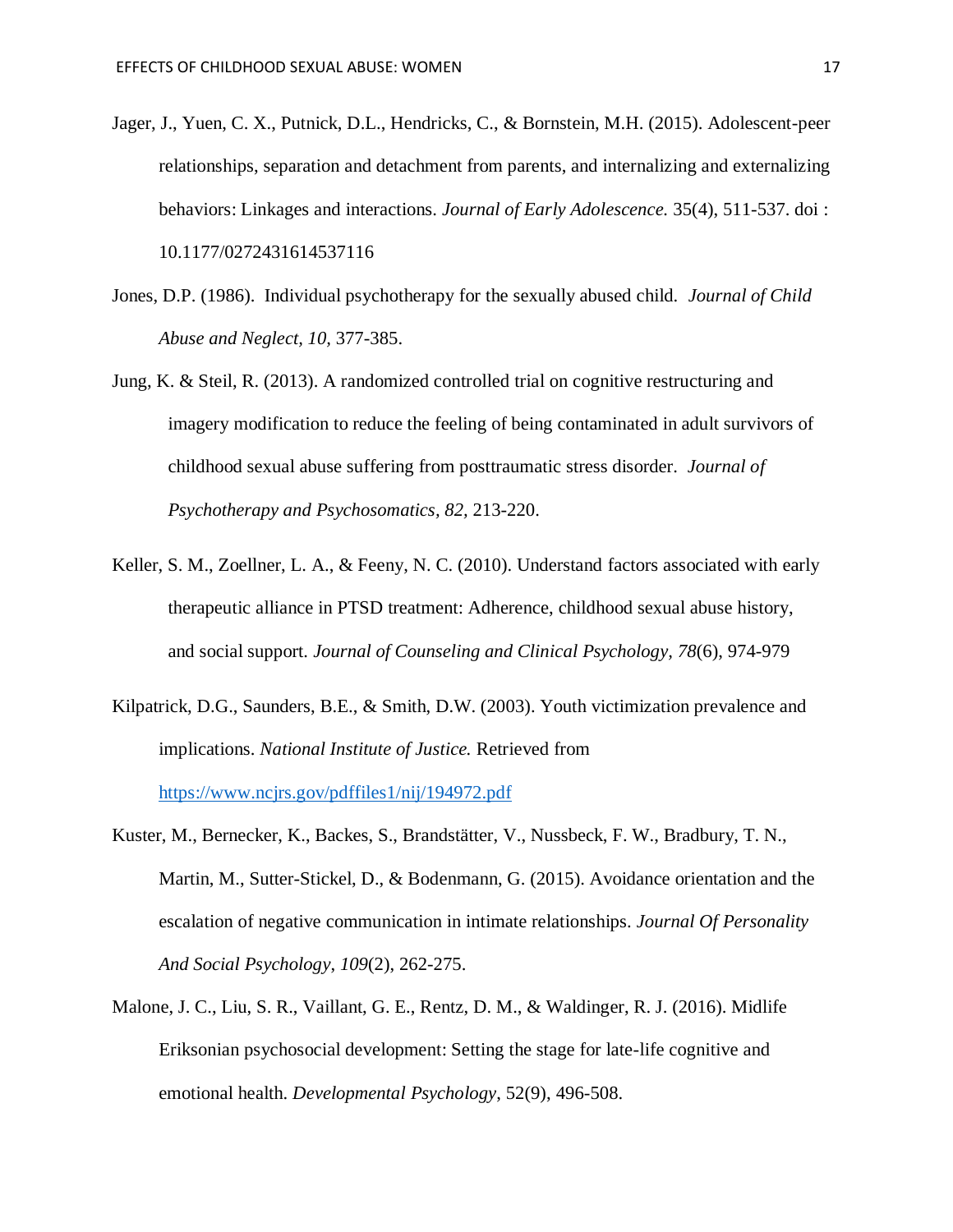- McLeod, S. A. (2013). Erik Erikson. Retrieved from [www.simplypsychology.org/Erik-](http://www.simplypsychology.org/Erik-Erikson.html)[Erikson.html](http://www.simplypsychology.org/Erik-Erikson.html)
- Mills, H., Reiss, N., & Dombeck, M. (2017). Stress reduction and management cognitive restructuring. Retrieved from

http://www.gulfbend.org/poc/view\_doc.php?type=doc&id=15670&cn=117

- Pearlman, J. G. (2003). *Twin Peaks: A reassessment. The Manchester School, 71*: 78–88. doi:10.1111/1467-9957.00336
- Peterson, K. (2013). Learned resourcefulness, danger in intimate partner relationships, and mental health symptoms of depression and PTSD in abused women. *Issues In Mental Health Nursing*, *34*(6), 386-394. doi:10.3109/01612840.2013.771233
- RAINN. (2016). Child Sexual Abuse. Retrieved from [https://www.rainn.org/articles/child](https://www.rainn.org/articles/child-)sexual-abuse
- Sigelman, C.K. & Rider, E.A. (2012). *Life-span human development*. (7<sup>th</sup> ed.). Belmont, CA: Wadworth, Inc.
- The National Center for Victims of Crime. (2017). Child Abuse Statistics. Retrieved from [https://victimsofcrime.org/media/reporting-on-child-sexual-abuse/child-sexual-abuse](https://victimsofcrime.org/media/reporting-on-child-sexual-abuse/child-sexual-abuse-)statistics
- Thompson, D. (2009). The aftermath of childhood sexual abuse. Retrieved from http://www.everydayhealth.com/sexual-health/childhood-sexual-abuse.aspx
- U.S Department of Veteran Affairs. (2017). Sexual Assault Against Females. Retrieved from [http://www.ptsd.va.gov/professional/trauma/other/sexual\\_assault\\_against\\_females.asp](http://www.ptsd.va.gov/professional/trauma/other/sexual_assault_against_females.asp)